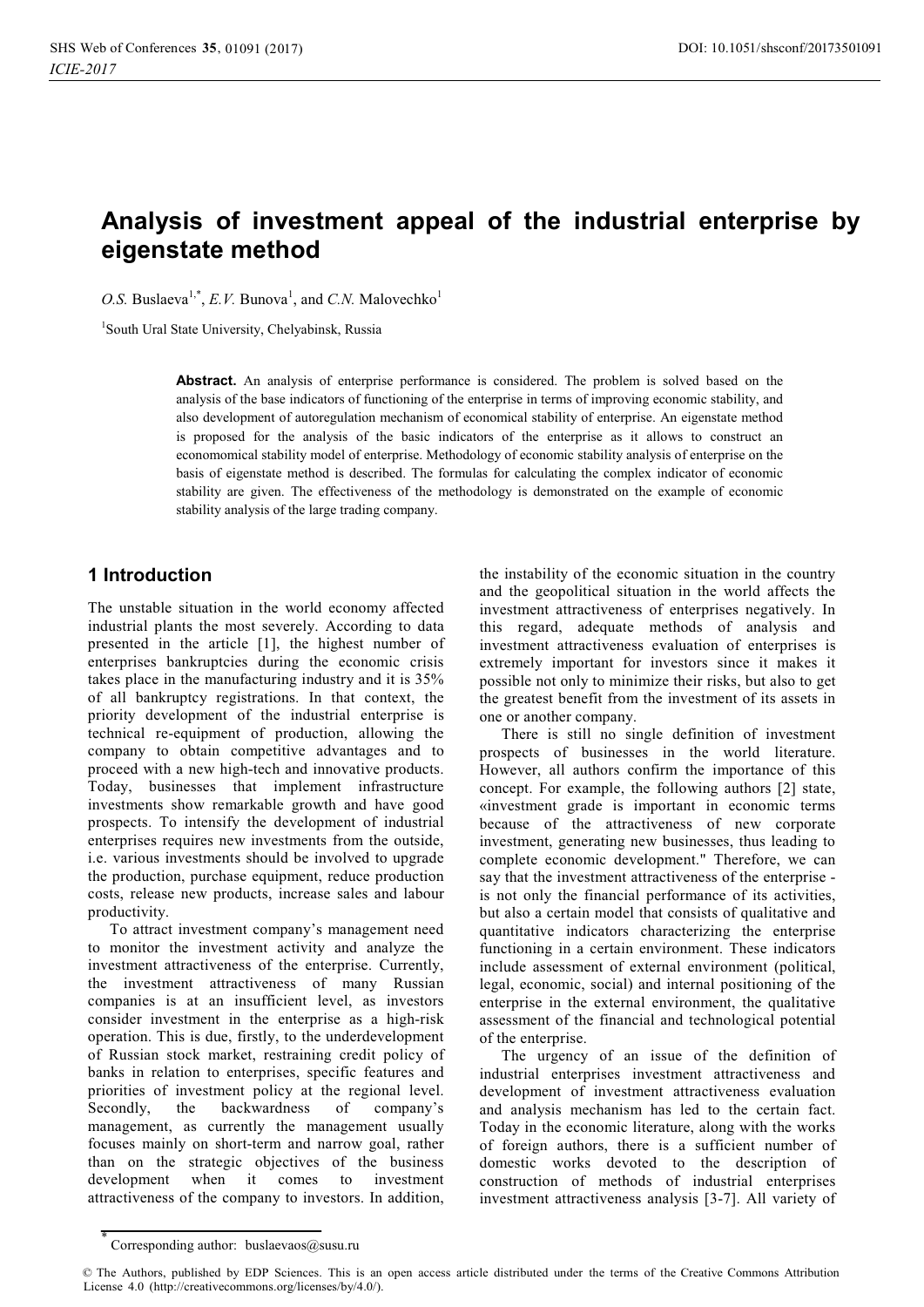methods can be divided into two groups. The first group includes methods that are based only on the results of the financial activities of the enterprise. The second group is methods that take into account both internal factors (financial performance) and external (legal, economic, social indicators that characterize the country, region or industry).

The first group of the investment attractiveness evaluation methods use only indicators of the enterprise economic activity. As a rule, there is an analysis of the company in the following areas:

1. Asset turnover analysis, taking into account the indicators: asset turnover ratio, current assets turnover ratio, turnover assets duration, current assets turnover duration.

2. Return on capital analysis, taking into account the indicators: the profitability of assets, profitability of current assets, key assets profitability, profitability of products realization, return on equity, profitability index).

3. Enterprise financial sustainability analysis, taking into account the indicators: equity to total assets ratio, financial leverage ratio, fixed indebtedness ratio.

4. Assets liquidity analysis, taking into account the indicators: absolute liquidity ratio, bank-liquidity ratio, debts receivable turnover period, receivable turnover ratio.

The technique described in the Beaver et al. [8] is relating to this group. Beaver et al. [8] find that the financial strength of the firm can be assessed by return on assets (EBIT to total assets), the ability of cash flow from operations pre-interest and pre-taxes to service the principal and interest payments, EBITDA to total liabilities, and leverage (total liabilities to total assets) allowing to predict up to five years prior to the critical event.

One of the methods described in [9] in the analysis of investment attractiveness is to assess the probability of bankruptcy or the company's solvency. Private investors, shareholders and banks are trying to reduce the risk of loss of their investment in the event of default.

In addition, it is offered to evaluate the investment attractiveness of companies using not only the internal measure of the enterprise activity, but also the environment indicators (the second group of methods). At the same time the concept of "investment climate" is introduced. Investment climate is defined in the article [3] as "a set of economic, political, social and other conditions that create a certain level of investments attractiveness." Only taking into account the original assessment of the investment climate investors can proceed to the evaluation of the investment attractiveness of a particular industrial enterprises.

Currently, dominant component analysis [10-13]and linear regression analysis [14-16] are widely used for the construction of models. However, typically dominant component analysis is limited by decrease of data dimension. Eigenstates method is a modification of the dominant component method, but in contrast to it, the main goal of eigenstates method is to build a reference model. To construct the reference model it is

necessary to formulate criteria for the enterprise operation as an ideal social and economic system from a perspective of investment attractiveness. These requirements may limit the change in some (basic) indicators of its activity. The reference activity is an activity in which the change is fully consistent with the stated requirements. Application of the eigenstates method allows to show the functional condition of the company at any time as a weighted combination of eigenstates. Each eigenstate is a single-factor model, characterizing a certain process or tendency in the functioning of the industrial enterprise. Under this model, indicators of industrial enterprises activity vary in proportion to the weights of eigenstates and their values depend on a single factor.

This article describes a method of constructing the model of investment attractiveness analysis for the industrial enterprise on the basis of a method of eigenstates. The developed method is a tool for effective analysis of an enterprise operating rates. It also helps to control enterprise assets, as well as manage its costs successfully.

## **2 The procedure of constructing the model of evaluation and investment attractiveness analysis**

To build the model of the investment-attractive industrial enterprises functioning we need to examine a methodology that allows to identify the structure of relationships and to build a generalized indicator of the company investment attractiveness along with reducing the number of analyzed basic indicators of the enterprise economic activity.

The construction of the investment model of the object can be divided into five stages.

The first stage is the formation of an indicators set describing the company's investment attractiveness. For in-depth study of investment attractiveness of industrial enterprises selected indicators should describe not only financial processes but also industrial or ecological ones. All figures should be normalized. Normalization involves error elimination, missing data, and the alignment of indicators change ranges (ie parameters should be changed in one range of numbers, for example from 0 to 1000).

In the second stage the requirements for the industrial enterprises investment attractiveness, which are either a restriction on a change of certain indicators or a set of investment attractiveness indicators with statutory meaning, are formulated. Most often asset turnover analysis, return on capital analysis and assets liquidity analysis are included in the investment attractiveness indicators analysis.

For example, analyzing the investment attractiveness of the region we can say that an increase in investment into the region entails an increase in the gross regional product. The constructed model is an idealized representation of an object behavior.

The third stage involves the calculation of eigenstates of the industrial enterprise. In order to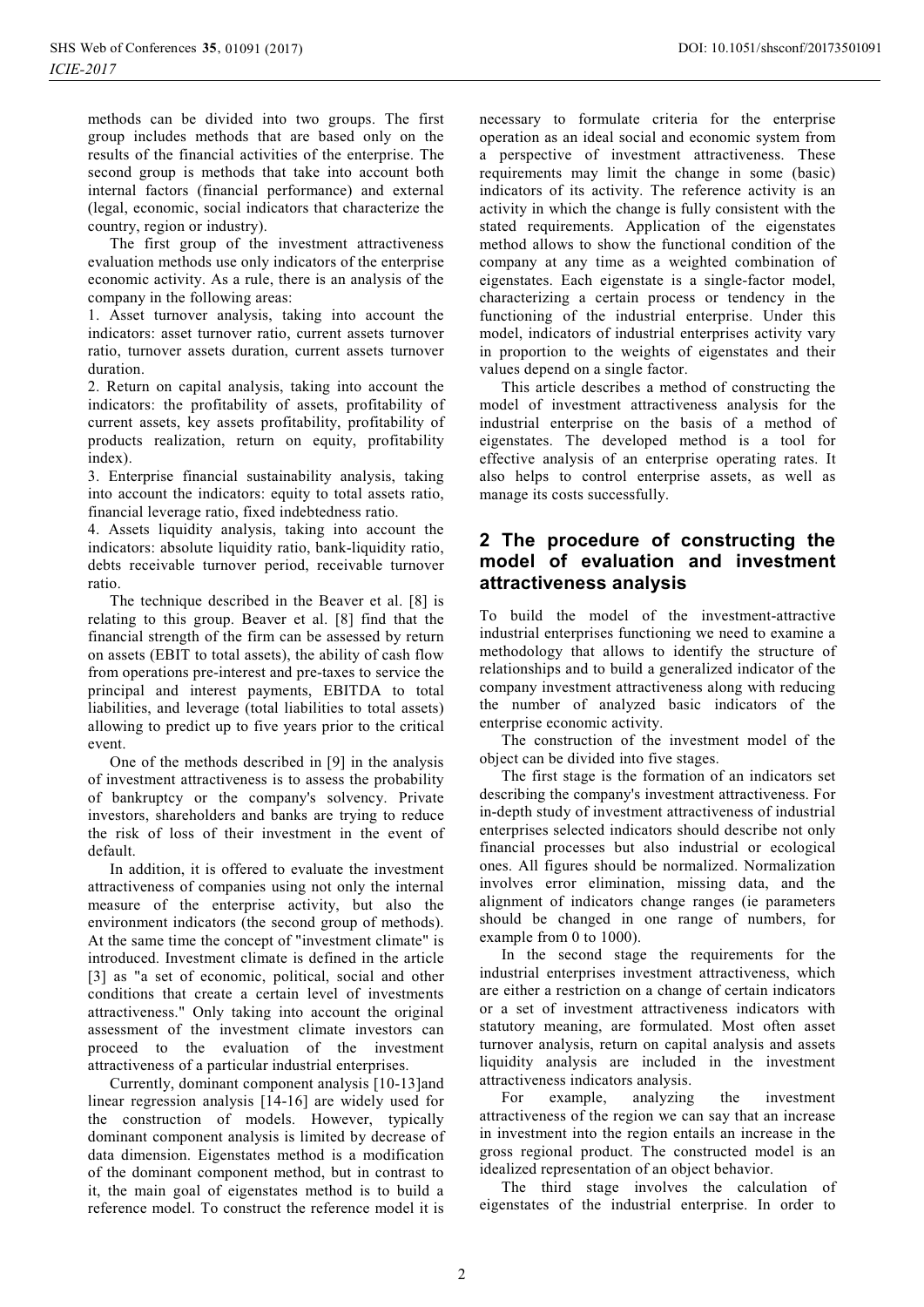determine the weighting factors of eigenstates it is necessary to solve the problems of eigenvalue matrix. The covariance matrix or the initial second moments matrix can be used as eigenvalue matrix. Each eigenvector has the same dimension as the economic system state vector, and the eigenvector coefficients are interpreted as the weights of eigenstates indicators. Thus, each eigenvector describes enterprise eigenstate, which characterizes a certain tendency of enterprise functioning and development. If to calculate the eigenstates coefficient we use covariance matrix, the vector of mean values is the main component of the investment attractive company model. In addition, if the means do not satisfy the requirements of the enterprise for investments attraction, the model cannot be built. Therefore, to calculate the weight of eigenstates we offer to use the coefficients of the initial second moments matrix. All distinguished eigenstates are independent (the first property of eigenstates [17, 18], ie the development of a trend (eigenstate) does not affect the development of other trends (eigenstates). Thus, the removal of certain eigenstates does not change others eigenstates. Within each trend (eigenstate) values vary in proportion to the weights of eigenstates (the second property of eigenstates [17, 18].

In the fourth stage, the construction of the investment attractiveness model (reference model) of eigenstates obtained in the previous step. The main requirement for the model is that the activities described by the reference model, must comply with the requirements of enterprise investment attractiveness. If the requirements are presented in the form of restrictions on a certain indicators changing, we check the match between initial index modifications of reference activities to the requirements of the enterprise investment attractiveness using the second property of eigenstates. The process of building the reference model is the search of such eigenstates, which combination describes the activities satisfying the requirements of the investment attractiveness of the enterprise. If requirements of the enterprise investment attractiveness are rather strict restriction to the indices changes, there may be no eigenstates combination to describe the indices changes that satisfy these requirements. The number of possible combinations can be substantially reduced by using only eigenstates, which correspond to the requirements of the enterprise investment attractiveness.

If the investment attractiveness requirements are presented in the form of restrictions to indicators change, then according to the second property of eigenstates, base values in eigenstate vary in proportion to weights of eigenstates. It allows to assess the conformity of eigenstates of the enterprise investment attractiveness requirements.

If the investment attractiveness requirements are presented in the form of investment attractiveness indicators and their normative values, values indicators are calculated for each eigenstate. Let the stability indicator is the ratio of  $x_i$  and  $x_j$ . As part of  $h^{\text{th}}$ eigenstate, these parameters values are determined by the equation:

$$
x_{ki}^h = V_{hi} z_{kh} \t x_{kj}^h = V_{hj} z_{kh} \t (1)
$$

where  $V_{hi}$  – the ratio of  $h^{\text{th}}$  eigenstate of  $i^{\text{th}}$  index,  $z_{kh}$  – the main component of  $h<sup>th</sup>$  eigenstate for  $k<sup>th</sup>$ observation.

Selected eigenstates are used to generate the enterprise investment attractiveness model (the reference model). The resulting model is an idealization of real activity and serves as a standard for the investigated companies in terms of investment attractiveness.

We differ models with a constant and a variable number of eigenstates. The model with a fixed number of eigenstates uses the same number of eigenstates to calculate indicators:

$$
x_{ki}^{et} = \sum_{f=1}^{p} V_{hi} z_{kh}
$$
 (2)

where  $h = l(f), l(...)$  – a list of eigenstates numbers, *p* – the number of eigenstates used to build the model.

The model with a variable number of eigenstates changes the number of eigenstates, depending on the principal components sign. In this case there are three groups of eigenstates: 1) the group of permanent eigenstates; 2) a group of eigenstates with positive main components; 3) a group of eigenstates with negative main components. The eigenstates of the first group are always used, the eigenstates of the second group are used only if the corresponding principal components are positive, and finally, the eigenstates of the third group are used only if the principal components are negative:

$$
x_{ki}^{et} = \sum_{f=1}^{p_1} V_{h_1 i} z_{kh_2} + \sum_{f=1}^{p_2} \begin{cases} V_{h_2 i} z_{kh_2}, if z_{kh_2} \ge 0 \\ 0, if z_{kh_2} \le 0 \end{cases} + \sum_{f=1}^{p_3} \begin{cases} V_{h_3 i} z_{kh_3}, if z_{kh_3} \le 0 \\ 0, if z_{kh_3} \ge 0 \end{cases}
$$
(3)

Here,  $h_1 = l_1(f)$ ,  $h_2 = l_2(f)$ ,  $h_3 = l_3(f)$  where  $l_1(...)$ ,  $l_2(\ldots)$ ,  $l_3(\ldots)$ , are lists of eigenstates of the first, second and third groups,  $p_1$ ,  $p_2$ ,  $p_3$  - the number of the principal components of the first, second and third groups.

At the last stage, analysis of investment attractiveness of the object is carried out. This analysis is done by comparing the actual and reference values of the enterprise performance by using the penalty function method.

Comparing actual performance with reference shows how the actual state of the enterprise corresponds to the reference one. The reference values are calculated on the basis of the standard model of investment attractiveness. Large deviations (eg, deviations of more than 10%) from the reference values can be interpreted as an attendant instabilities object development, and as a consequence, a decrease in its investment attractiveness. Thus, the main objective of the object investment attractiveness management in our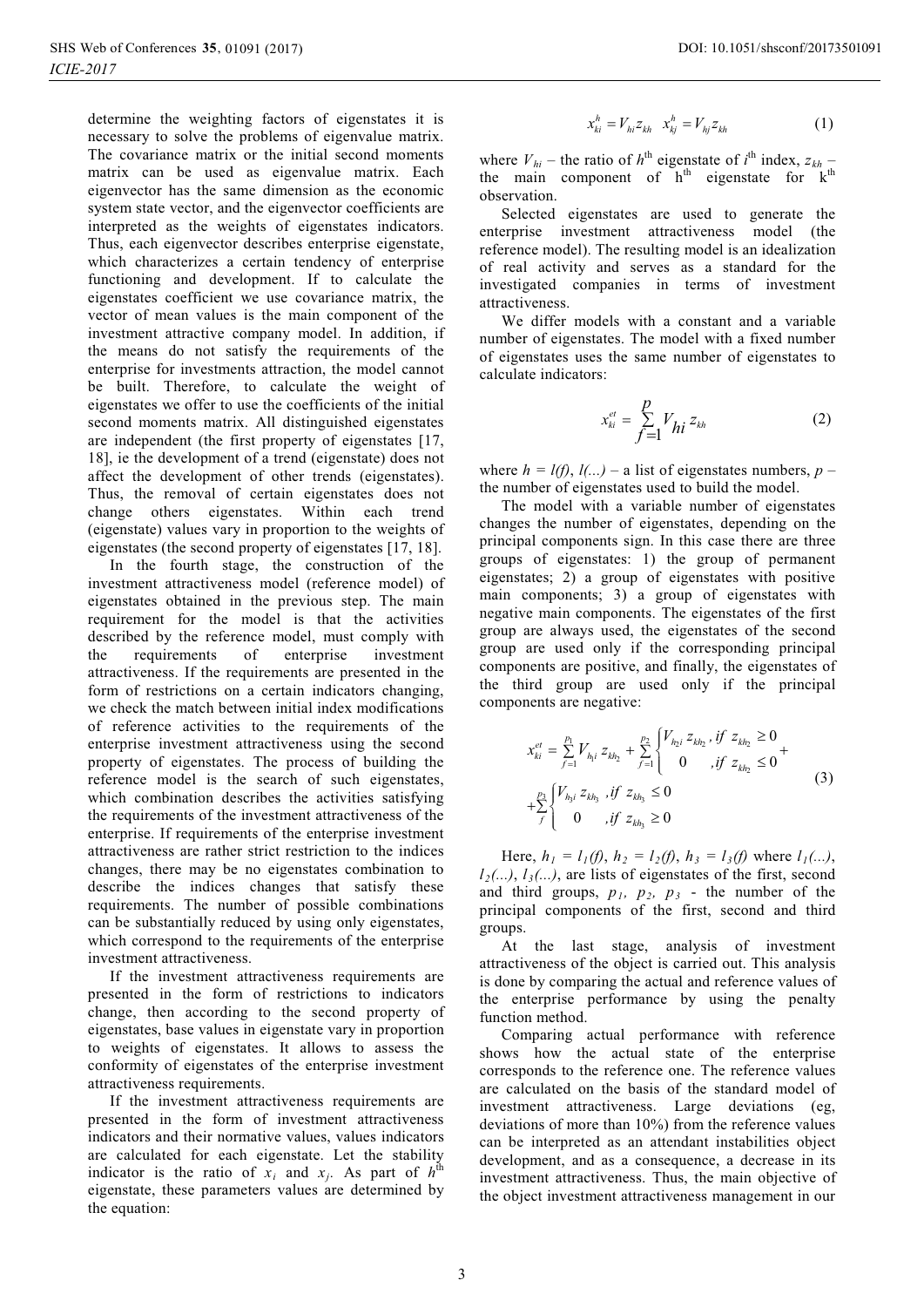view lies in the analysis of the main indicators of the socio-economic object activity, in the early detection of abnormalities that may lead to the destabilization of the development and detection of possible risks of investment loss.

Thus, the main objective of effective enterprise management is the timely detection of deviations, destabilizing activities, identification of possible threats, exploration of the sources and their causes, their solutions in order to maintain the investment attractiveness of the enterprise.

Comprehensive investment potential indicator can be obtained by the equation:

$$
I_y = 1 - \overline{f}_k \tag{4}
$$

where  $\bar{f}_{ki}$  – the mean square root of the penalty function indicators, which is defined by the equation:

$$
\overline{f}_k = \sqrt{\frac{1}{r} \sum_{j=1}^r f_{kj}^2}
$$
\n(5)

Here,  $f_{kj}$  represents the penalty function value for the *j* –th index of  $k^{th}$  observation,  $r$  – the number of indicators used for the construction of an integrated indicator of investment attractiveness.

### **3 Industrial enterprise investment attractiveness research**

As an example we consider the investment attractiveness of the enterprises of metallurgical industry. To select the parameters that characterize the investment attractiveness of the enterprise it is reasonable to use its financial statements for the 5 years from 2010 to 2014 (external factors are not taken into account, since the investment attractiveness of the country, the region and the industry are considered to be positive). The main indicators of the enterprise economic activity three groups of indicators are taken:

1. Indicators of the company main activities (production factors): revenue, prime cost, finished output volume, profit. 2. The Company's assets: fixed assets, stores, investments, etc.

3. Company Liabilities: undistributed profits, debt, current engagements, borrowed funds.

To build models we accept the criteria specific to the classical methods of enterprises investment attractiveness evaluation. We believe that the investor is willing to invest their capital with minimal risk to the company if: net profit margin is greater than 0.3; current assets turnover is more than 0.25; the ratio of receivables and payables is greater than 1; the ratio of debt capital and the company's assets and return on assets is greater than 0.1; working capital ratio is more than two.

Based on of the second moment's matrix calculation, eigenstates for the selected factors are counted. Fragment of the eigenstates weight numbers calculating are presented in "Tab. 1".

Penalty functions values depend on the principle of comparison of reference and actual values of the enterprise performance. It is proposed to use a cost and result-based method, under which the penalty function value depends on the types of indicators (cost and result).

If the value of the cost index exceeds the reference and is below value of this index at a predetermined level, then the excess is considered a sign of inefficiency and measured by the penalty function.

In order to choose eigenstates that meet the criteria laid down it is necessary to calculate the required indicators for each of eigenstates (fragment calculations are presented in Table 2.

Analysis of eigenstates showed that only one eigenstate is suited to the requirements.

| Eigenstates (bln. rub.)    | indicator name    | $\mathbf{1}$ | $\mathbf{2}$ | 3        | $\overline{\mathbf{4}}$ | 5        |
|----------------------------|-------------------|--------------|--------------|----------|-------------------------|----------|
| fixed assets               | X1                | 0.096        | 0.202        | 0.290    | 0.758                   | 0.018    |
| stores                     | X <sub>2</sub>    | 0.044        | 0.127        | $-0.215$ | $-0.141$                | $-0.116$ |
| accounts receivable        | X3                | 0.108        | 0.050        | $-0.029$ | $-0.019$                | 0.026    |
| investments                | X4                | 0.275        | $-0.446$     | 0.223    | $-0.321$                | 0.451    |
| Working assets             | X5                | 5.062        | 5.043        | 15.140   | 14.169                  | 16.878   |
| owned capital              | X6                | 0.467        | $-0.185$     | 0.035    | 0.177                   | $-0.105$ |
| long-term liabilities      | X7                | 0.004        | 0.003        | $-0.025$ | 0.065                   | 0.003    |
| borrowing costs            | X8                | 0.072        | 0.122        | $-0.125$ | 0.058                   | $-0.047$ |
| credit indebtedness,.      | X9                | 0.046        | $-0.057$     | $-0.024$ | $-0.233$                | $-0.240$ |
| short-term debt, bln. rub. | X10               | 0.124        | 0.095        | $-0.223$ | 0.036                   | $-0.342$ |
| revenue                    | X11               | 0.328        | 0.398        | $-0.010$ | $-0.176$                | $-0.096$ |
| before-tax profit (loss)   | X12               | 0.130        | 0.356        | 0.129    | $-0.123$                | 0.193    |
| net income                 | X13               | 0.104        | 0.287        | 0.103    | $-0.118$                | 0.158    |
| net assets                 | $\mathrm{X}_{14}$ | 0.466        | $-0.191$     | 0.052    | 0.128                   | $-0.088$ |
| finished output            | $X_{15}$          | 0.002        | 0.001        | 0.010    | 0.001                   | $-0.016$ |

**Table 1.** Eigenstates weight numbers.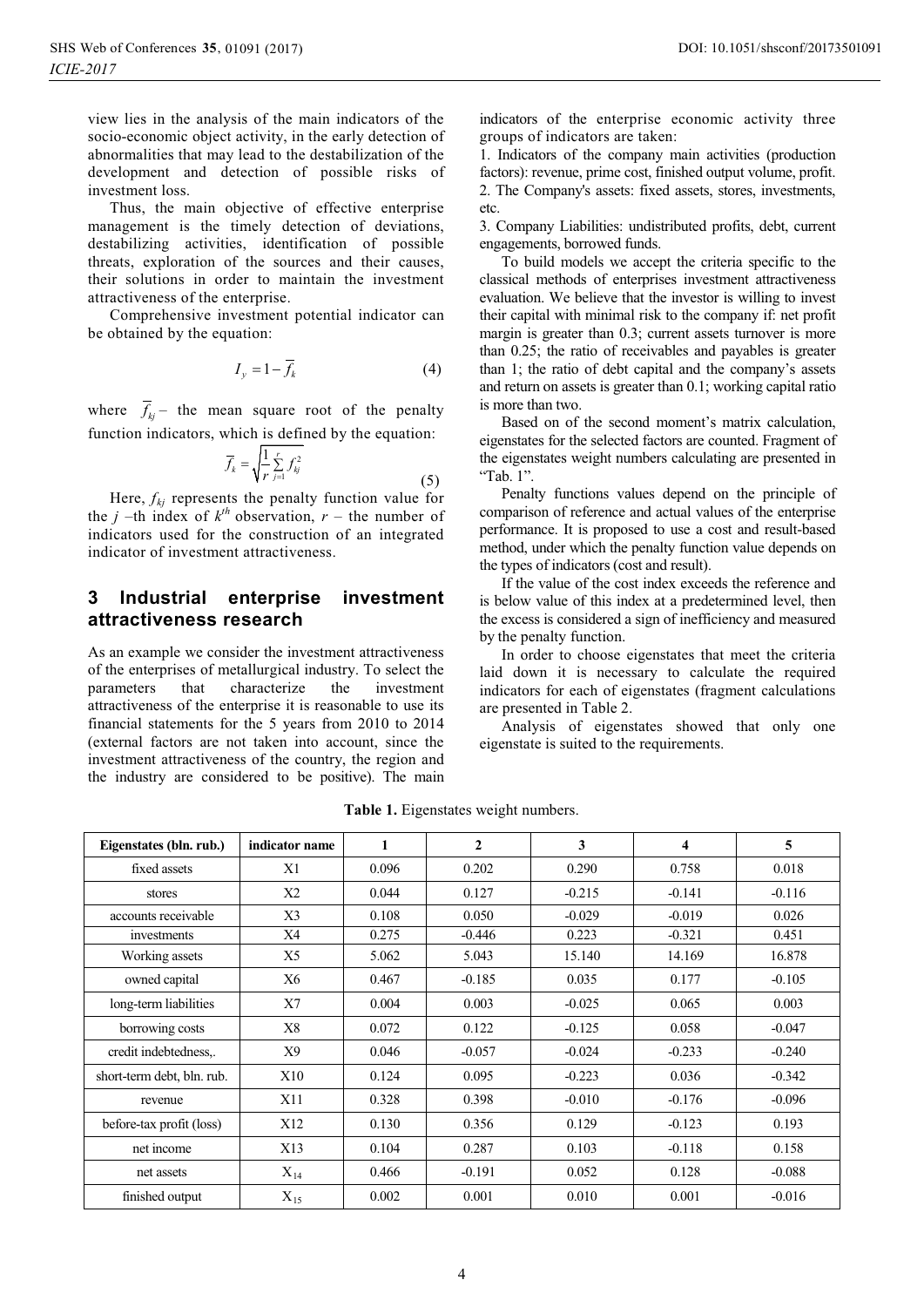| Eigenstates number                            |       |          |          |          | 5        |
|-----------------------------------------------|-------|----------|----------|----------|----------|
| net margin                                    | 0.31  | 0.72     | $-10.32$ | 0.67     | $-1.65$  |
| working capital turnover                      | 0.744 | $-2.139$ | 0.057    | $-1.497$ | $-0.914$ |
| working capital ratio                         | 3.557 | $-1.947$ | 0.787    | 3.276    | $-0.306$ |
| short-term debt and debt receivable ratio     | 1.141 | 1.897    | 7.7633   | $-1.867$ | $-13.3$  |
| the ratio of receivables and payables         | 2.349 | $-0.885$ | 1.188    | 0.082    | $-0.106$ |
| proportion of credit debt in borrowed capital | 0.362 | $-0.576$ | 0.097    | $-2.315$ | 0.709    |
| leverage                                      | 0.240 | $-0.665$ | 0.266    | 0.485    | $-0.882$ |
| return on assets                              | 0.196 | $-1.936$ | $-0.110$ | $-0.570$ | 0.412    |

**Table 2.** Indicators of eigenstates investment attractiveness.

On the first of eigenstate we build a reference model of the investment attractiveness of the company. The dependence of the reference and the actual indicators of economic and financial activity of the enterprise are shown in "Fig. 1-2".



**Fig. 1.** Owned capital (hereinafter solid line is a model, dashed line is the original values).



**Fig. 2.** Working assets.

As can be seen from the graphs, the enterprise operation model that is constructed with the use of the eigenstates method describe the source data rather well.

To match the ongoing by the company's management investment policy with reference complex equation indicator is calculate (6). When calculating the integrated indicator penalty functions are impose on all the factors that have deviations from

the reference values more than 10%. The values of the integrated indicator are presented in "Tab. 3".

**Table 3.** The values of the integrated indicator.

| Year                                         | 2010 | 2011 | 2012 | 2013 | 2014 |
|----------------------------------------------|------|------|------|------|------|
| The values of the<br>integrated<br>indicator | 0.71 | 0.72 | 0.89 | 0.81 | 0.82 |

As can be seen from Table 3, the company's management is conducting inefficient investment policy (indicator value less than 0.9). Although in recent years, since 2012, investment policy of the enterprise has been revised (the indicator began to rise) and policy approaches to the reference.

Similar rates of investment attractiveness of the investigated companies can be obtained using classical methods, for example, Tobin's method [19-20] or the method of calculating the EVA model system indicators [5, 21, 22].

According to the method proposed in [4] for evaluation of investment attractiveness analytical Tobin's Q ratio is calculated. This method relates to the structural and index method of the enterprise investment activity evaluation. Tobin's Q ratio is calculated as the ratio of market capitalization to its net assets at market valuation. If Tobin's Q ratio is less than one, it indicates that the company is undervalued at the market. If the company has an investment activity, the Tobin's Q ratio is growing. If the index is greater than one, it indicates the market interest in the enterprise (market overestimates the enterprise attractiveness).

Tobin's Q ratio describes the efficiency of the net assets to form market value and estimate the enterprise investment attractiveness, but it does not allow to appraise the intensity of investment activity. Calculation of Tobin's Q ratio for the enterprise is presented in "Tab. 4".

As it is seen from Table 4, only since 2014, the market value exceeds the company balance sheet assets (Tobin's Q ratio is greater than 1), and therefore it stimulates investors to invest in venture their own funds.

Similar results are obtained by EVA method calculation [5, 21-23]. EVA model system of indicators (Economic Value Added) is economic value added (EVA) which is a venture profit from ordinary activities after tax, reduced by the amount of fees for the entire capital invested in the company [23].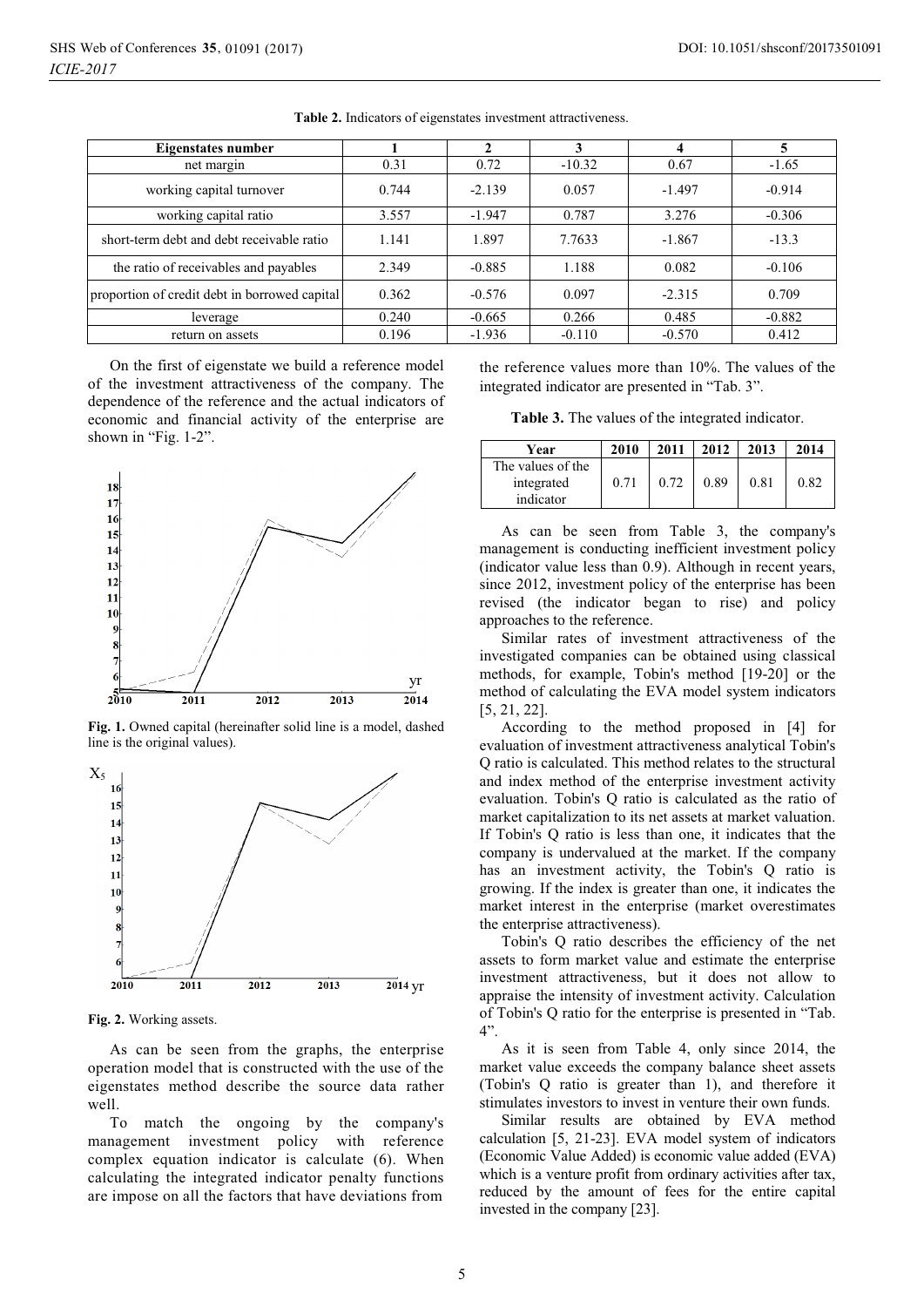| figures                            | 2011      | 2012       | 2013      | 2014      |
|------------------------------------|-----------|------------|-----------|-----------|
| net asset<br>worth, thous.<br>rub. | 1171936   | 11656829   | 10371044  | 12113035  |
| net income,<br>thous, rub.         | 2802860   | 4315767    | 1099401   | 4519763   |
| cap rate                           | 0,4739653 | 0,61007977 | 0,2319099 | 0,2673245 |
| Tobin's O<br>ratio                 | 0,7227507 | 0,6068634  | 0,4571034 | 1,3958026 |

**Table 4.** Tobin's Q ratio calculation.

EVA index refers to the structural and index method of the enterprise investment activity evaluation. This indicator can be calculated by the following equation:

$$
EVA = (P-T) - IC \times WACC = NP - IC \times WACC =
$$
  
(NP/IC - WACC) \times IC = = (ROIC - WACC) \times IC (6)

where  $P$  – profit from ordinary activities;  $T$  – taxation and other compulsory payments; *IC* – invested capital; *WACC* – average weighted price of capital; *NP* – net income; *ROIC* – net income return on equity.

The advantage of the EVA system is the use of the economic profit principle based on the capital appreciation analysis to assess the enterprise activity. But, it should be noted that the EVA evaluation system provides indirect investment activity of the enterprise.

The concept of economic value added is based on the use of the principle of economic profit founded on cost accounting of debt and equity attraction. The difference between ROIC and WACC is called profitability spread and gives an indication of the relative efficiency of capital use.

For analyzing enterprise we calculated the EVA indicator for the period 2011-2014 year on the initial data basis. The calculation results can be seen in Table 5.

|                                            | 2011     | 2012      | 2013                  | 2014      |
|--------------------------------------------|----------|-----------|-----------------------|-----------|
| net income,<br>thous, rub.                 | 2802860  | 4315767   | 1099401               | 4519763   |
| Invested<br>capital,<br>thous, rub.        | $-26473$ | 11220720  | $-765470$             | 5445069   |
| average<br>weighted<br>price of<br>capital | 0.14588  | 0.153729  | 0.1523213             | 0.205472  |
| return on<br>equity                        | 0.564777 | 0.2786174 | 0.0760470             | 0.2381555 |
| <b>EVA</b>                                 | 0.004005 |           | 2.0578E-08 2.0753E-06 | 1.147E-07 |

**Table 5.** EVA indicator calculation.

During the reporting periods, EVA index is almost equal to 0, which means the exploring enterprise traces its investment policy rather inefficiently. In this case, the investor should not expect high returns on investments in the company. However, since the EVA is greater than 0, it means that the company earns more than its average weighted cost of capital, and therefore, there is value creation. This means an

increase in market value of the company over the carrying value of net assets, which encourages owners to further invest in the enterprise.

Comparison of the calculation results of the industrial enterprises investment attractiveness indices obtained with the help of classical methods such as for example, Tobin's method or EVA method showed the adequacy of the mathematical model of industrial enterprise investment appeal which is constructed using the method of eigenstates. However, in contrast with classical methods, the method of constructing an industrial enterprises investment appeal model using the method of eigenstates allows to take into account the hidden relationship between the studied<br>narameters that influence the investment parameters that influence the investment attractiveness.

#### **4 Conclusions**

Thus, in the article the method of the company investment attractiveness analysis, which is based on the investment attractiveness model formation through an analysis of eigenstates is proposed. In the process of constructing a check of compliance of eigenstates with the enterprise economic stability requirements is implemented. As a numerical evaluation of the investment attractiveness of the company it is proposed to use the enterprises investment attractiveness indicator. It is reasonable to use the value-for-cost principle while constructing the indicator. The research showed that the method of eigenstates can be successfully used for the analysis of investment appeal of industrial enterprise. This method can be used not only by investors, but also by company's management, as results obtained in the model show what indicators reduce the investment attractiveness of the enterprise and, therefore, what set of measures it is necessary to implement to improve the investment attractiveness.

The work was supported by Act 211 Government of the Russian Federation, contract № 02.A03.21.0011.

#### **References**

- 1. Z. Topaloğlu, International Journal of Finance and Accounting, **1(3)**, 28-37 (2012)
- 2. S.C. Guth, M.E. Camargo, António Jorge Fernandes, Maria Elizabeth Pereira Teixeira Rocha, The Scandinavian Journal of Economics, **12**, 249-260 (2015)
- 3. G.P. Podshivalenko, Financial analytics: problems and solutions, **15(39)**, 7-10 (2010)
- 4. L.V. Zagorodnova, N.I. Novikov, Bulletin of Kemerovo State University, **2(58)**, 236-240 (2014)
- 5. O.J. Tolkachenko, Russian Entrepreneurship, 12-**2**, 49-53 (2008)
- 6. T.V. Fedorovich, The economic analysis: theory and practice, **12(117)**, 29-35 (2008)